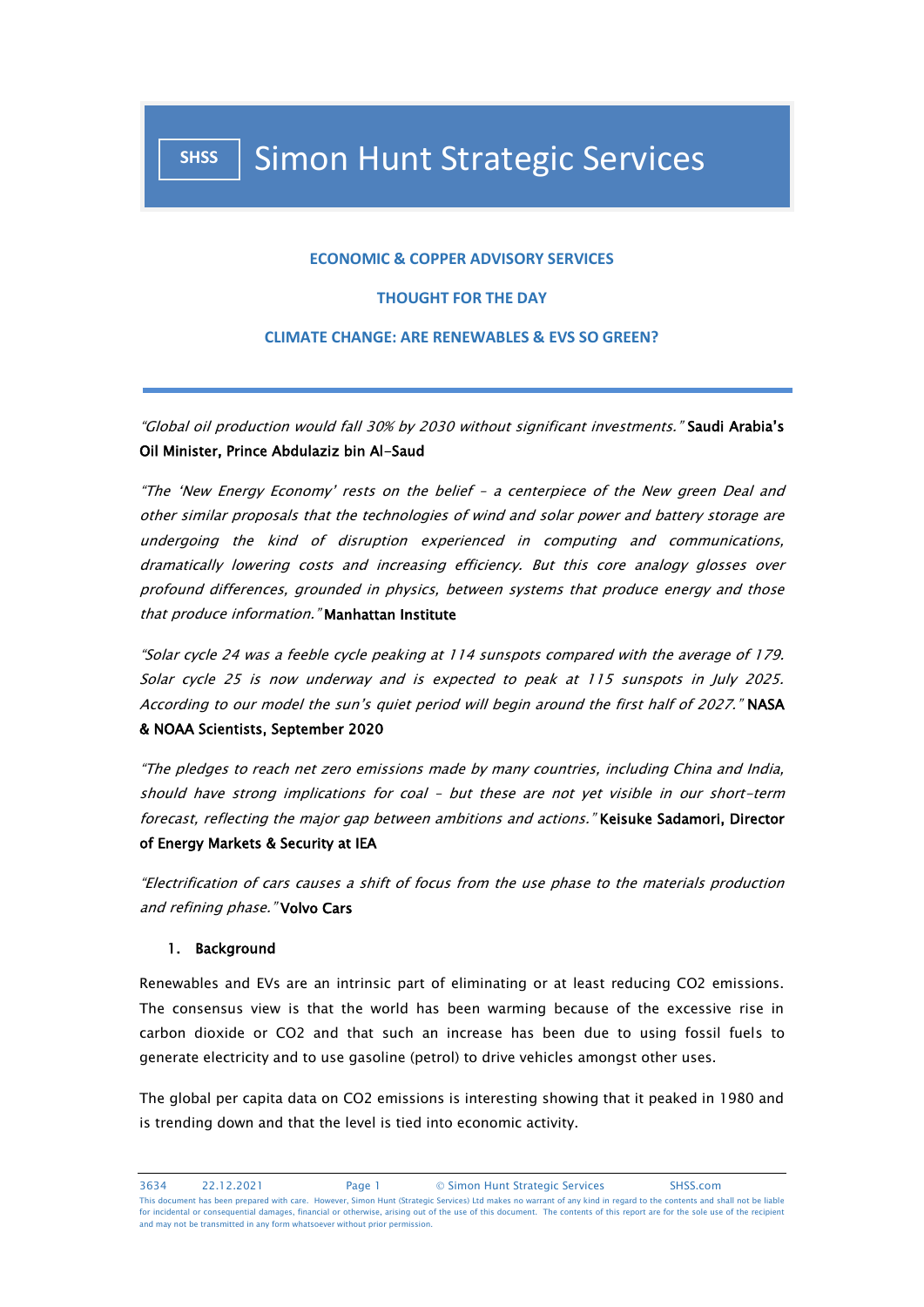## Table 1:

#### Global Per Capita CO2 Emissions – Metric Tons per Capita

| 1960        | 1980  | 2000  | 2020  |  |  |
|-------------|-------|-------|-------|--|--|
| 3.121       | 4.601 | 3.813 | 4.230 |  |  |
| Source: IFA |       |       |       |  |  |

Between 1960 and 1980, per capita CO2 emissions rose by rose by 47.4% but global GDP increased by 90.1%. Between 1980 and 2000 the respective changes were -17.1% and plus 59% and between 2000 and 2020 they were plus 10.9% and plus 61.8%. In this latter twentyyear period developing countries grew 3.3 times faster than the OECD (99.6% v 30.5%).

Anyone who traveled through China in the 1990s and even more recently will have encountered the horrific dark days in winter and even in summer when, as an example, we were driven through an industrial valley to visit a plant; the driver had to switch on his headlights even though it was 2 'O' Clock in the afternoon.

The CO2 emissions per capita for China should be seen against the country's rapid industrialization in the forty years since 1980 when GDP increased by a total of 380% compared with the OECD's 92%. Part of Xi Jinping's Common Prosperity drive is to clean up the atmosphere so making the country more livable. Even the building of new fossil fuel power plants will use the latest technology which eliminates over 99% of CO2 emissions. Why does not OECD governments go down this route?

Given that China and the OECD have similar populations it is likely that China's per capita CO2 emissions will continue to remain below the OECD average in the coming twenty years.

#### Table 2:

|       | 1980   | 2000   | 2020  |
|-------|--------|--------|-------|
| China | 1.495  | 2.648  | 8.200 |
| OECD  | 10.949 | 10.728 | 8.500 |

### China & OECD Per Capita CO2 Emissions – Metric tons Per capita

Source: IEA, SHSS

In the 1980-2000 period China's GDP rose by 197% compared with per capita CO2 emissions increasing by 77% and over the last twenty years per capita CO2 emissions rose by 110% but GDP by 183%.

In the OECD in the first twenty-year period GDP rose by 61% but CO2 emissions declined by 2% and in the second twenty-year period GDP increased by 31% with CO2 emissions falling by 21%.

Developing nations will resist changing their growth habits to accommodate the demands from Washington, Berlin or London. Instead, they will adopt more pragmatic steps by fully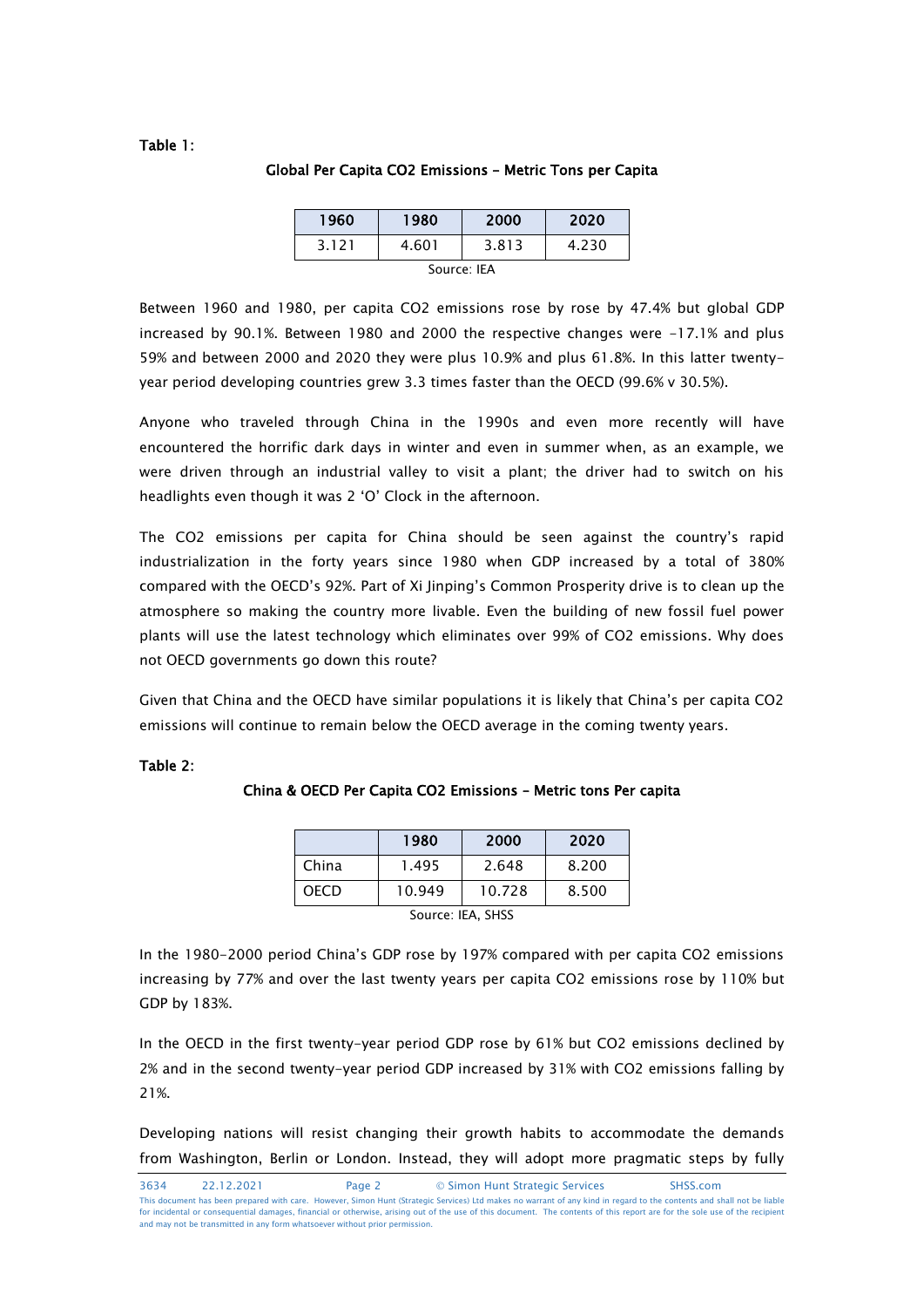using technology such as Carbon Capture & Storage (CCS) which removes over 99% of CO2 emissions.

# 2. Climate Change

The consensus view is that mankind's focus on growth through industrialization by using fossil fuel power stations and driving gasoline cars so creating a global car pool of 1.578 billion vehicles at end 2020 has dramatically increased world CO2 emissions from 9.39 billion tons in 1960 to over 36 billion tons in 2020 causing global weather patterns to become warmer. Unless stopped if not reduced the consequences for our plant would be dire.

This is the thesis being driven by politicians and their corporate elites under the influence of Klaus Schwab and the World economic crowd. In contrast, we know that in at least two of the 5-Eye countries that their military establishments, who also undertake detailed long-run weather analyses do not hold to this consensus view. Their focus is on long-run weather patterns.

These views are led by years of intensive studies undertaken by the National Oceanic & Atmospheric Administration (NOAA) and by NASA and others who believe that it is not CO2 emissions that have caused warmer weather but by solar activity, volcanic activity and changes in oceanic temperatures. These weather patterns move in long-run cycles of around 70 years.

Climatic Changes in Europe



# Chart 1:

Source: William Houston

As Bill Houston writes, these temperature records were derived from a study of tree rings and ice cores that tell the story of how regular movements in the solar system directly affects life on earth. Measuring the width of tree rings provided a continuous climate and temperature record going back thousands of years from samples taken from inter alia the giant Redwoods of California.

Ice cores taken from Cape Century in Greenland provided an even longer record going back tens of thousands of years.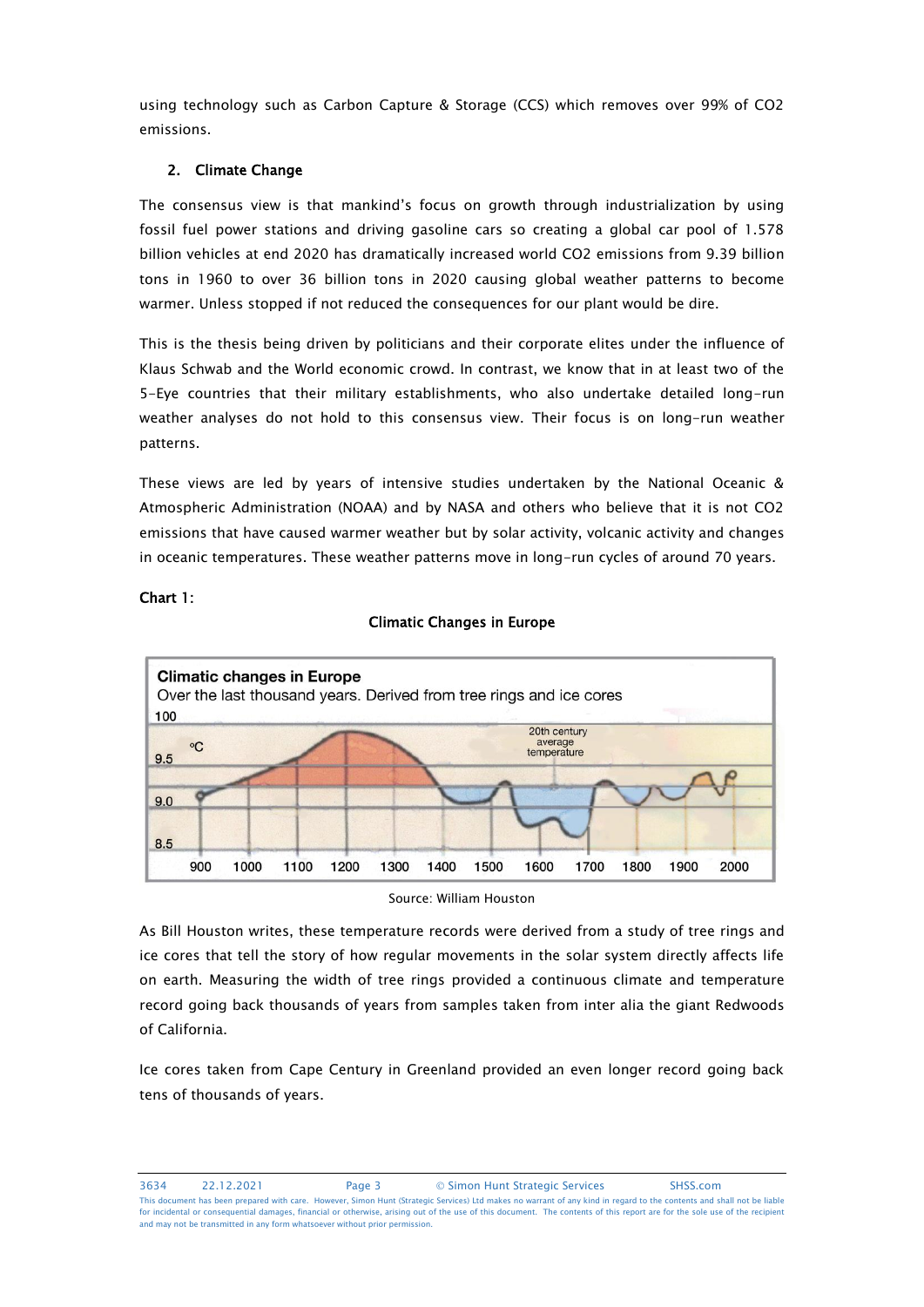Sunspots are dark patches on the sun's surface that rise and fall over an eleven-year cycle; they also change their polarity so that over twenty-two years they complete a rhythm known as the Hale Cycle.



# Chart 2:

#### 400 Years of Sunspot Observations



#### Source: William Houston

This chart shows the sunspot record over the last 400 years with two Minima Cycles, the Maunder and Dalton cold cycles being highlighted. We are currently moving out of Maximum Weather Cycle into a new Minima which NOAA predicts will be a 'full-blown' Grand Solar Minimum (GSM) cycle starting in the late 2020s and lasting at least until the 2040s.

The significance of this shift to cooler weather is that the oceans are then able to absorb the excess CO2 emissions whereas in the warmer temperatures they are unable to do so. The shift from a warming climate to a cooling one will impact all of those policies that politicians have thrown at their electorates.

The question then is whether the general public realizes that these policies are raising their costs of living in a period when weather is not actually warming but getting colder and that CO2 emissions have started falling as the oceans are again able to absorb excess CO2 emissions.

If current government policies prevail in developed countries it will result in fossil fuels leaving us before we can leave them. For instance, Saudi Arabia's Energy Minister has just said that if the oil industry does not get significant investment soon oil production will fall by 30% by 2030.

Current electricity prices across Europe, the UK and probably later this winter in America should act as a wake-up call that the world cannot rely on the variables of sun and wind.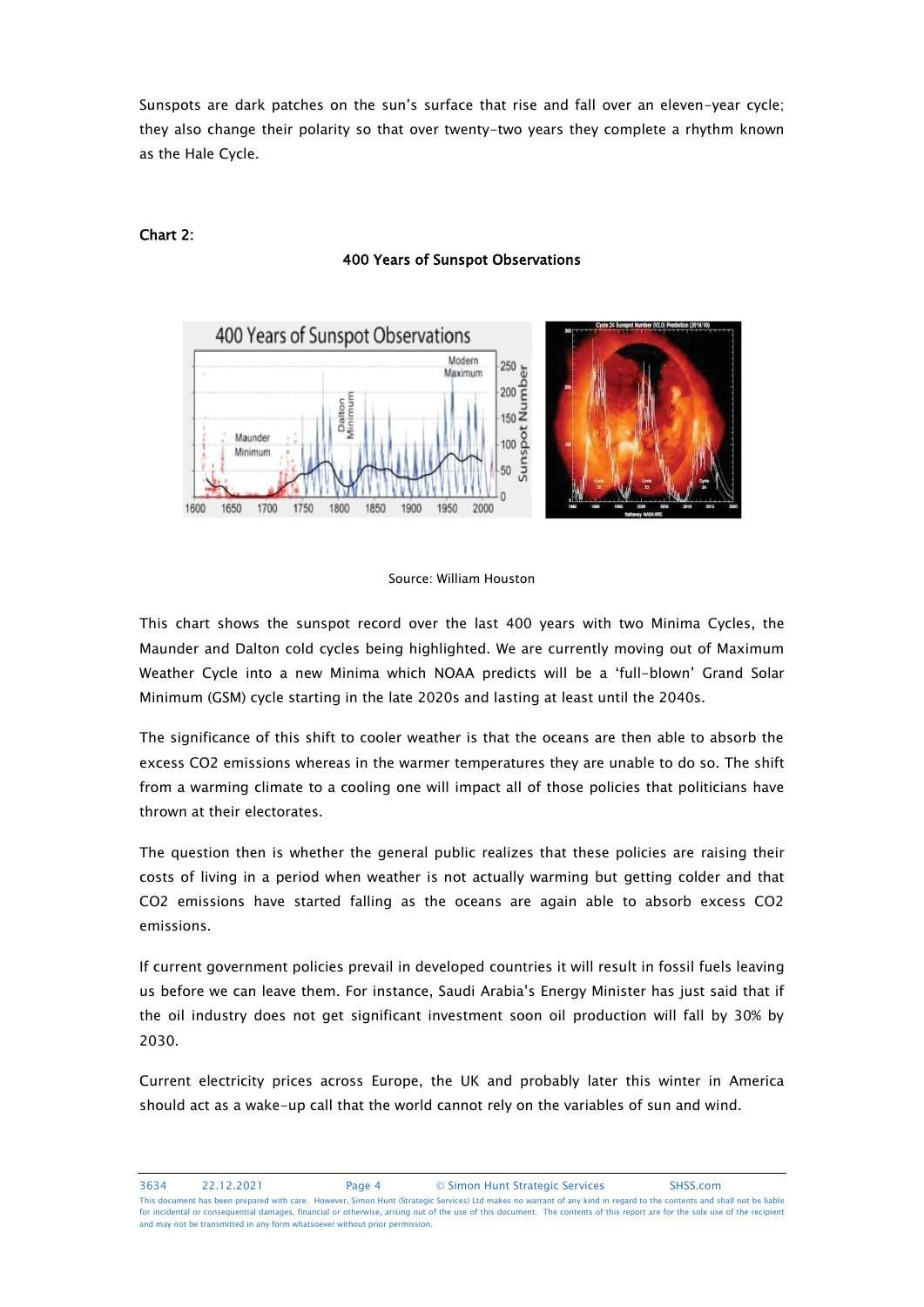Even the IEA seems to be accepting this fact in their recent forecast. For instance, fossil fuels will still account for 58% in 2030 and 48% in 2040 of world electricity generation.

If NOAA is right and is supported by a number of independent scientists and climatologists then we could see the re-emergence of fossil fuels from 2030 onwards – of course using technologies like Carbon Capture & Storage.

## Table 3:

|                       | 2020                   | 2030 | 2040           |  |
|-----------------------|------------------------|------|----------------|--|
| Coal                  | 10                     | 10   | 10             |  |
| Gas                   | 6                      | 8    | 9              |  |
| Nuclear               | 3                      | 3    | 3              |  |
| Oil                   | 1                      | 1    | ი              |  |
| Hydro                 | 4                      | 5    | 6              |  |
| Wind                  | $\overline{2}$         | 3    | 5              |  |
| Solar                 | 1                      | 3    | 5              |  |
| <b>Other Renewals</b> | 1                      | 1    | $\overline{2}$ |  |
| <b>Total</b>          | 28                     | 34   | 40             |  |
|                       | Coal, Gas, Oil % Total |      |                |  |
|                       | 61%                    | 58%  | 48%            |  |

# Electricity Generation by Fuel Source – Thousands of TWh

Source: IEA, July 2021

# 3. Renewables & EVs: Are They as Green as They Are Supposed to Be?

First Batteries:

- Batteries are energy storage systems. They do not produce electricity which comes from state and national grids. Globally 61% of electricity generation came from coal, gas and oil, dropping to only 58% by 2030 and 48% by 2040. Renewables % of the total is 14%, 21% and 30% respectively.
- Thus, EVs are not a zero-emission vehicle; they are a derivative of the sources of electricity generation.
- An EV battery weighs around 1,000lbs, about the size of a travel trunk. It contains around 25lbs of lithium, 60lbs of nickel, 44lbs of manganese, 30lbs of cobalt, 200lbs of copper and 400lbs of aluminum, steel and plastics. Within each battery there are 6,831 individual lithium-ion cells.
- Translating the metals content per single battery into ore processing per battery we get the following: 25,000lbs of brine for the lithium; 30,000lbs for the cobalt; 5,000lbs for the nickel; and 25,000lbs for copper. In total, 500,000lbs of ore needs to be processed for each EV battery.
- As at end of 2020 there were 6.8 million EVS on the roads worldwide, 2 million higher than in 2019 but almost five times higher than in 2016. This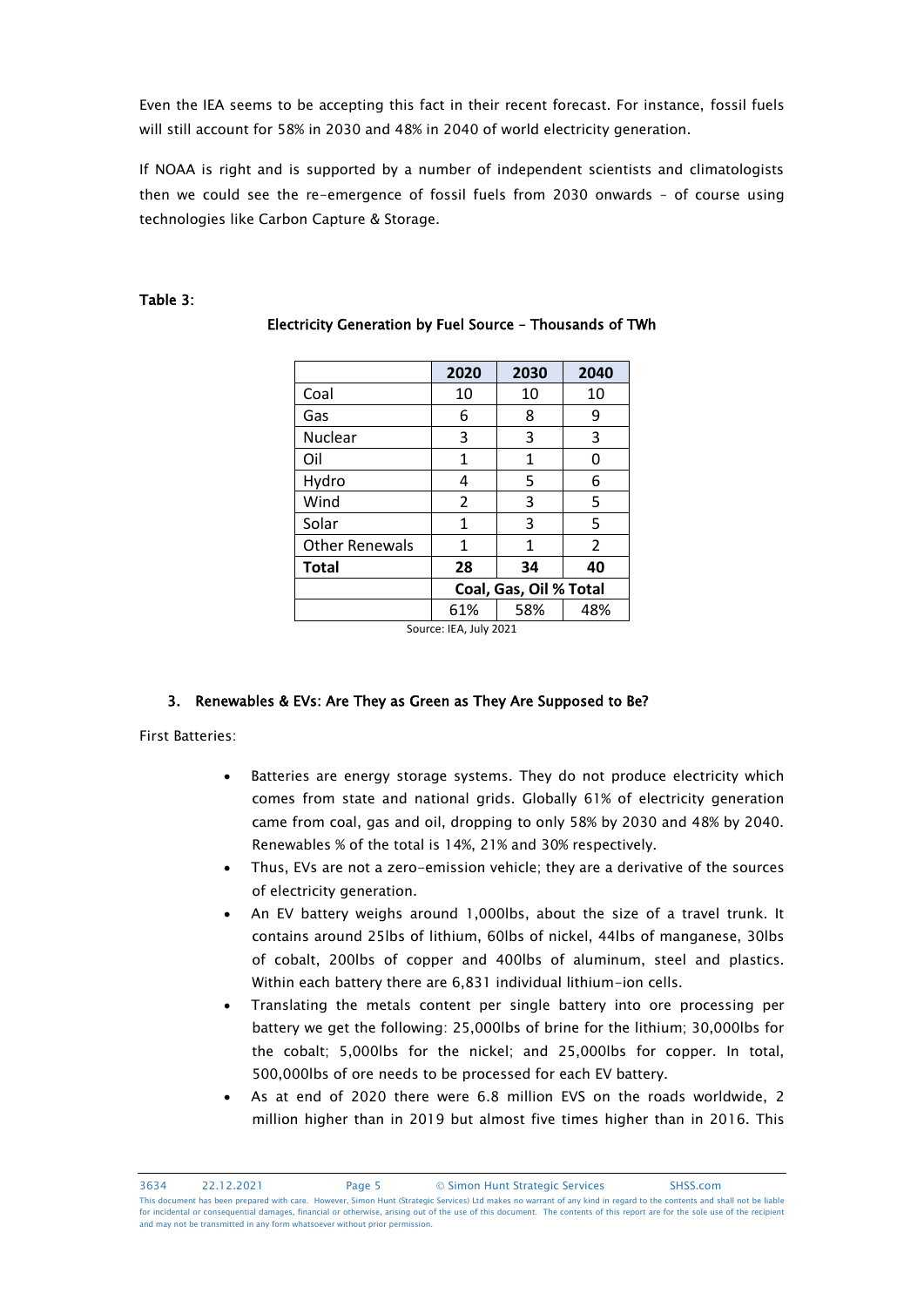means that total ore processed for all 6.8 million EVs was 14.4 million metric tons of ore at the end of last year.

- By 2040, around 330 million EV cars are forecast to be on world roads. This means that some 72 million metric tons of ore will need to be processed alone for EVs.
- EV battery life is said to be around 10 years but an EV user in Sweden driving a 2013 Tesla had his battery deteriorate to such an extent that a replacement was needed at a cost of \$22,000.
- Thus, battery life remains unknown with few manufacturers giving guarantees and that battery life is the equivalent of car life given the replacement cost of batteries.
- The recycling of spent EV batteries is still in the early stages of development.
- Operating costs are just one part of the total costs of a battery, wind turbine or solar panel. Total or embedded costs start from the mining of the metal used all the way through to being installed in a battery.
- It thus includes the energy component of each phase including energy used in transporting the material at every stage.
- The question then is: are EVs energy efficient and do they actually reduce CO2 emissions when accounting for all energy inputs.

# Second, Solar Panels

- Solar panels are not exactly eco-friendly and they cannot be recycled. The main problem with solar arrays is the chemicals needed to process silicate into the silicon used in the panels. To make pure enough silicon requires processing it with hydrochloric acid, sulfuric acid, nitric acid, hydrogen fluoride, trichloroethane, and acetone. In addition, they also need gallium, arsenide, copper-indium-gallium-diselenide, and cadmium-telluride which are also highly toxic. Moreover, silicon dust is a hazard for workers.
- Solar technologies have improved greatly and will continue to become cheaper and more efficient. But the era of tenfold gains is over. The physics boundary for silicon photovoltaic (PV) cells, the Shockley-Queisser Limit, is a maximum conversion of 34% of photons into electrons; the best commercial PV technology exceeds 26%.
- Cost models for solar normally assume a capacity utilization of 29% (i.e. how often they produce electricity) but real-time data reveals a capacity utilization of only 19% according to the Manhattan Institute. Large batteries are needed to store the electricity when the sun shines but the scale needed is off the charts.

### Third, Windmills

- Each windmill weighs an average of 1688 tons and contains 1300 tons of concrete, 295 tons of steel, 48 tons of iron, 24 tons of fiberglass plus neodymium, praseodymium and dysprosium.
- Each blade weighs 81,000lbs and will last 15-20 years at which time it must be replaced but they cannot be recycled. So, what do you do with used blades? There are over 99,000 in use now.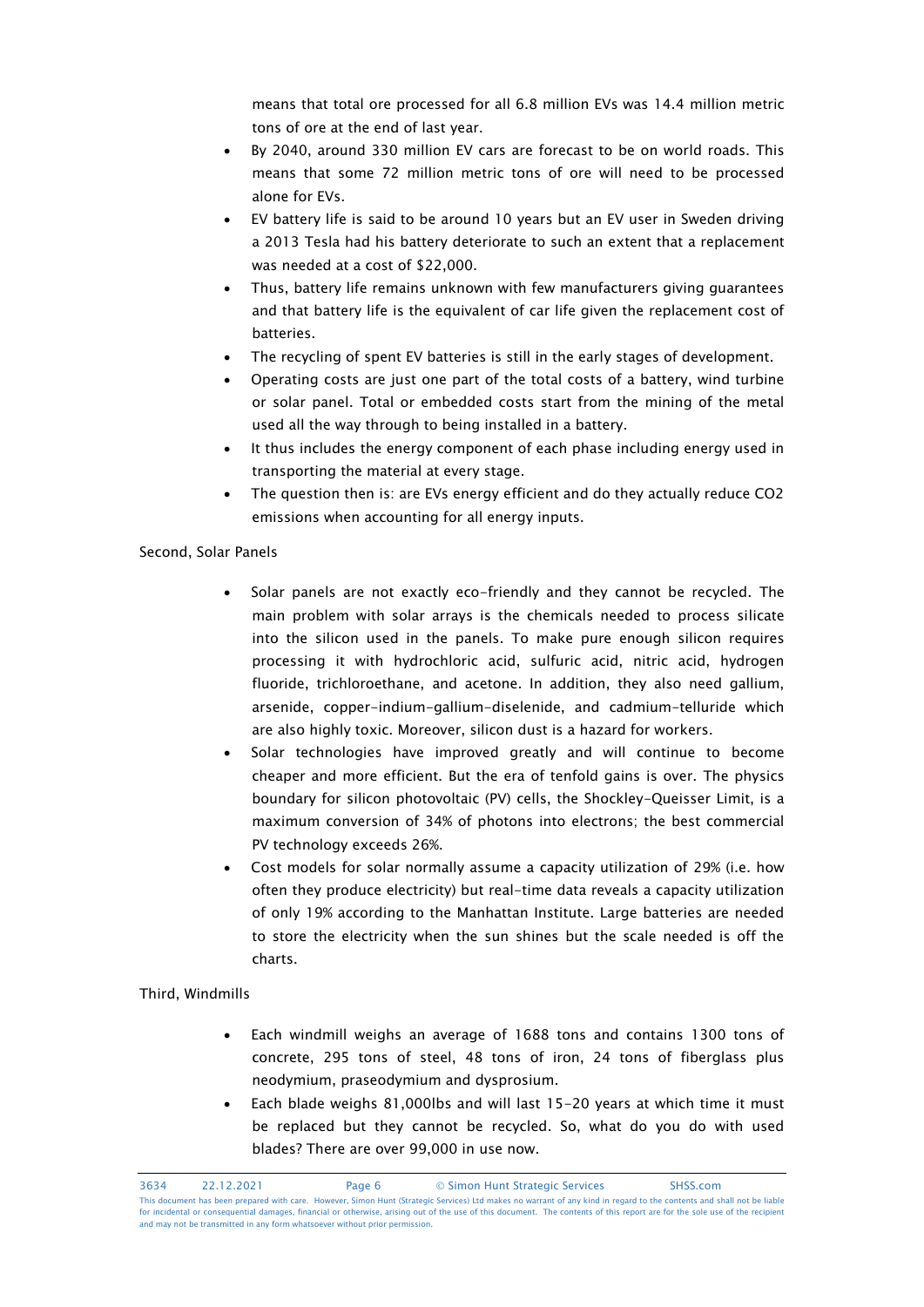- Wind turbines have a global utilization rate of just 31% so hardly a reliable source of electricity according to the Manhattan Institute.
- Wind power technology has improved also but the era of 10-fold gains is over. The physics boundary for a wind turbine, the Betz Limit, is a maximum capture of 60% of kinetic energy in moving air; commercial turbines exceed jut 40%.

# 4. Conclusion

- Renewables may appear attractive alternatives to fossil fuels but they have failings. When there is little wind as in the UK this year, wind turbines fail; and when the sun is weak or when day descends into night, solar fails.
- To store energy in these off-peak periods would require massive battery banks. For instance, Tesla's Gigafactory could store three minutes-worth of annual US electricity demand. It would require 1,000 years of production to make enough batteries for two days' worth of US electricity demand.
- Both wind and solar have higher CO2 footprints than fossil fuels; they have just been switched from the front-end to the back-end. In contrast, fossil fuels are both efficient producers of electricity and by using CCS technology virtually all CO2 emissions are caught.
- The years of warming weather across the globe are nearly over to be replaced by at least twenty years of cooling/cold weather. What happens then when households experience rising energy costs during years of cooler weather?
- And what then when people start realizing that it is sunspot activity, changes in water temperatures and volcanic activity that changes weather patterns not CO2 emissions?
- And what about the 4 billion people living in low-middle income and lowincome countries in the world? Over time they will aspire to have a better life which means electricity consumption. Look at what is happening to the approximate 664,000 villages in India – they are being connected to the electricity grids.
- If people in these countries raise their energy consumption to just one-third of Europe's per capita level, world demand for electricity will rise by an amount equal to twice America's total electricity consumption. Will renewables be able to meet this demand?
- By the way, America's electricity consumption in 2020 was 3.8 trillion KWh.
- Finally, sometime around 2030 politicians will be forced to throw in the towel on renewables. They will have a place in the energy mix but subordinated to fossil fuels.
- The world is not yet ready to support a fully electric auto fleet according to Toyota in August this year. Robert Rimmer, their head of Energy and Environmental Research said this:

"If we are to make dramatic progress in electrification, it will require overcoming tremendous challenges, including refueling infrastructure, battery availability, consumer acceptance and affordability".